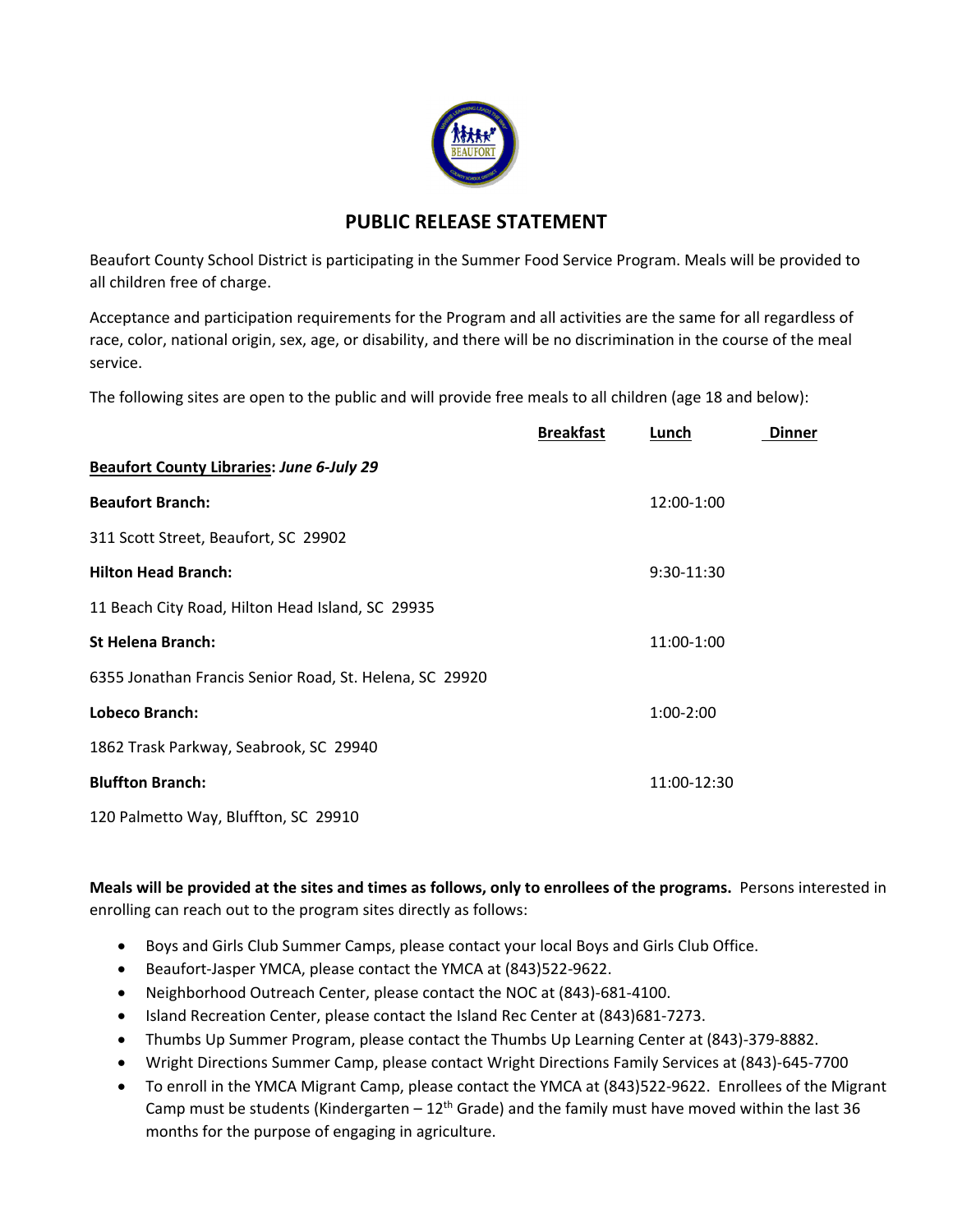| Boys and Girls Clubs of the Low-Country       | <b>Breakfast</b> | Lunch       | <b>Dinner</b> |
|-----------------------------------------------|------------------|-------------|---------------|
| Shanklin Club: June 28-July 29                | 7:30-8:30        | 11:30-12:00 |               |
| <b>Broad River Elementary</b>                 |                  |             |               |
| 474 Broad River Rd, Beaufort, SC 29906        |                  |             |               |
| Broad River Club: June 6-July 15              | 7:45-8:10        | 11:20-11:50 |               |
| 474 Broad River Rd, Beaufort, SC 29906        |                  |             |               |
| Bluffton Club: June 13-Aug. 5                 | 9:00-10:00       | 11:30-1:00  |               |
| 100 H.E. McCracken Circle, Bluffton, SC 29910 |                  |             |               |
| Hilton Head Club: June 6-July 29              | 8:00-10:00       | 11:00-2:00  |               |
| 151 Gumtree Rd., Hilton Head, SC 29925        |                  |             |               |
| Sheldon Club: June 13-July 28                 | 8:00-9:00        | 12:00-1:00  |               |
| 21 Agnes Major Rd., Sheldon, SC 29941         |                  |             |               |
| <b>Beaufort-Jasper YMCA</b>                   |                  |             |               |
| YMCA Summer Camp: June 1-Aug. 13              | 7:00-8:30        | 11:00-12:30 |               |
| 1801 Richmond Ave., Port Royal, SC 29935      |                  |             |               |
| YMCA Migrant Education Program: June 6-July 1 | 7:00-8:30        | 11:30-1:00  | 4:00-4:30     |
| 1025 Sea Island Parkway, St. Helena, SC 29920 |                  |             |               |
| <b>Neighborhood Outreach Center</b>           |                  |             |               |
| Cordillo Learning Center: June 7-July 28      |                  | 9:00-10:30  |               |
| 50 Pope Avenue, Hilton Head, SC 29928         |                  |             |               |
| Lowcountry Presbyterian Church: June7-July 28 |                  | 10:00-11:30 |               |
| 10 Simmonsville Rd., Bluffton, SC 29910       |                  |             |               |
| New Oaks Learning Center: June 7-July 28      |                  | 10:00-11:30 |               |
| Mt. Carmel Baptist Church: June 6-July 28     |                  | 12:30 -1:00 |               |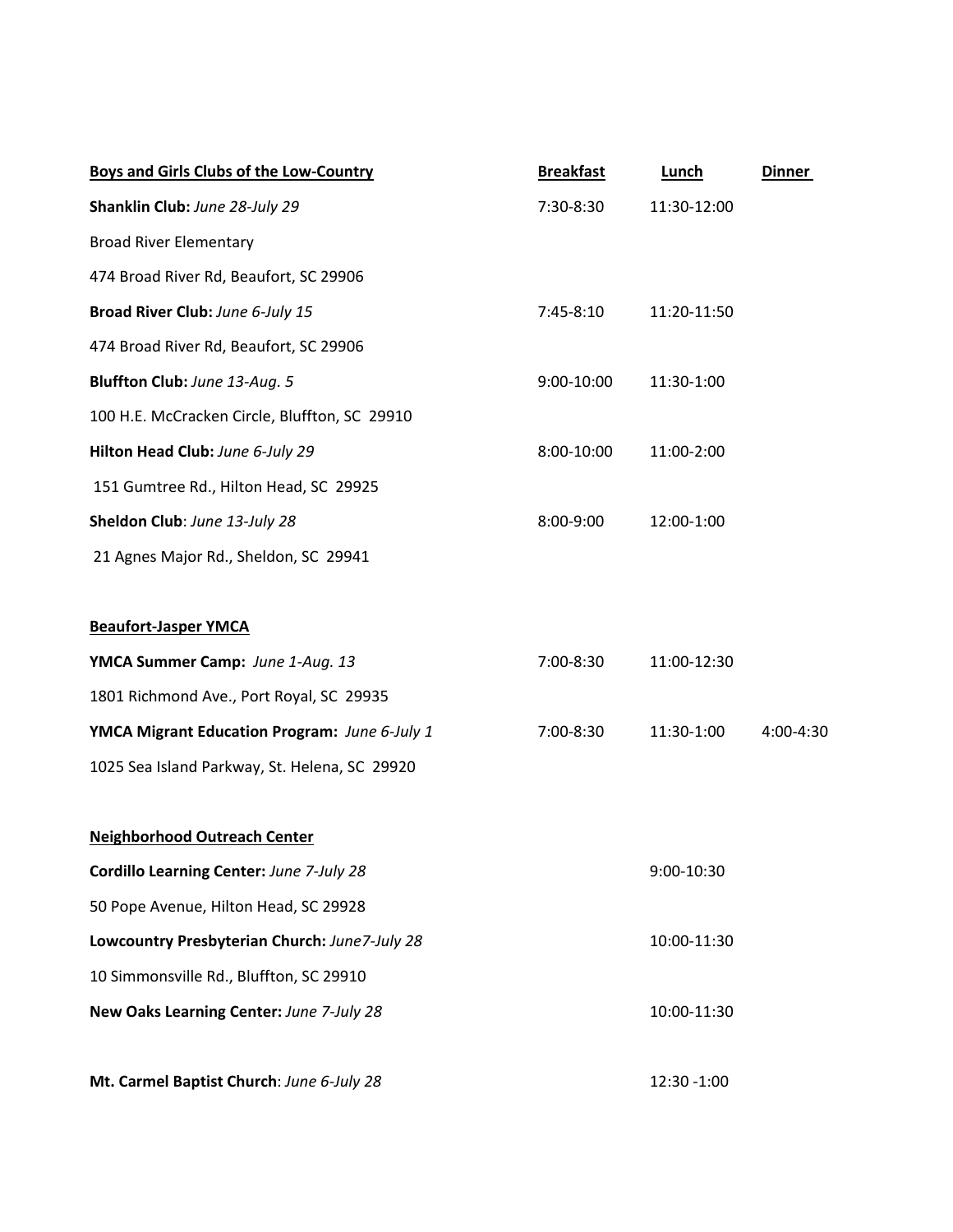|                                                 | <b>Breakfast</b> | Lunch        | <b>Dinner</b> |
|-------------------------------------------------|------------------|--------------|---------------|
| <b>Island Recreation Center: May 31-Aug. 12</b> |                  | 11:30-12:00  |               |
| 20 Wilborn Rd., Hilton Head, SC 29926           |                  |              |               |
| Camp Caroline: June 22-23                       |                  | $11:30-1:00$ |               |
| 4211 N. Okatie Hwy., Ridgeland, SC 29936        |                  |              |               |
| RSIA-Explorer's Camp: July 25-28                | $7:30-8:15$      | 11:30-1:00   |               |
| 43 W. K. Alston Dr., Beaufort, SC 29906         |                  |              |               |

Breakfast and lunch will be served to students attending Beaufort County School District's Summer Reading Programs:

- **Beaufort Elementary**
- **Beaufort Middle**
- **Beaufort High**
- **Broad River Elementary**
- **Coosa Elementary**
- **Lady's Island Elementary**
- **Port Royal Elementary**
- **Robert Small International Academy**
- **Whale Branch Middle**
- **Whale Branch Elementary**
- **Hilton Head Island Elementary School**
- **Okatie Elementary**
- **Pritchardville Elementary**
- **Red Cedar Elementary**
- **MC Riley Elementary**
- **River Ridge Academy**
- **Bluffton Middle**
- **HE McCracken Middle**
- **May River High**
- **Hilton Head Island High**

In accordance with Federal civil rights law and U.S. Department of Agriculture (USDA) civil rights regulations and policies, the USDA, its Agencies, offices, and employees, and institutions participating in or administering USDA programs are prohibited from discriminating based on race, color, national origin, sex, disability, age, or reprisal or retaliation for prior civil rights activity in any program or activity conducted or funded by USDA.

Persons with disabilities who require alternative means of communication for program information (e.g. Braille, large print, audiotape, American Sign Language, etc.), should contact the Agency (State or local) where they applied for benefits. Individuals who are deaf, hard of hearing or have speech disabilities may contact USDA through the Federal Relay Service at (800) 877‐8339. Additionally, program information may be made available in languages other than English.